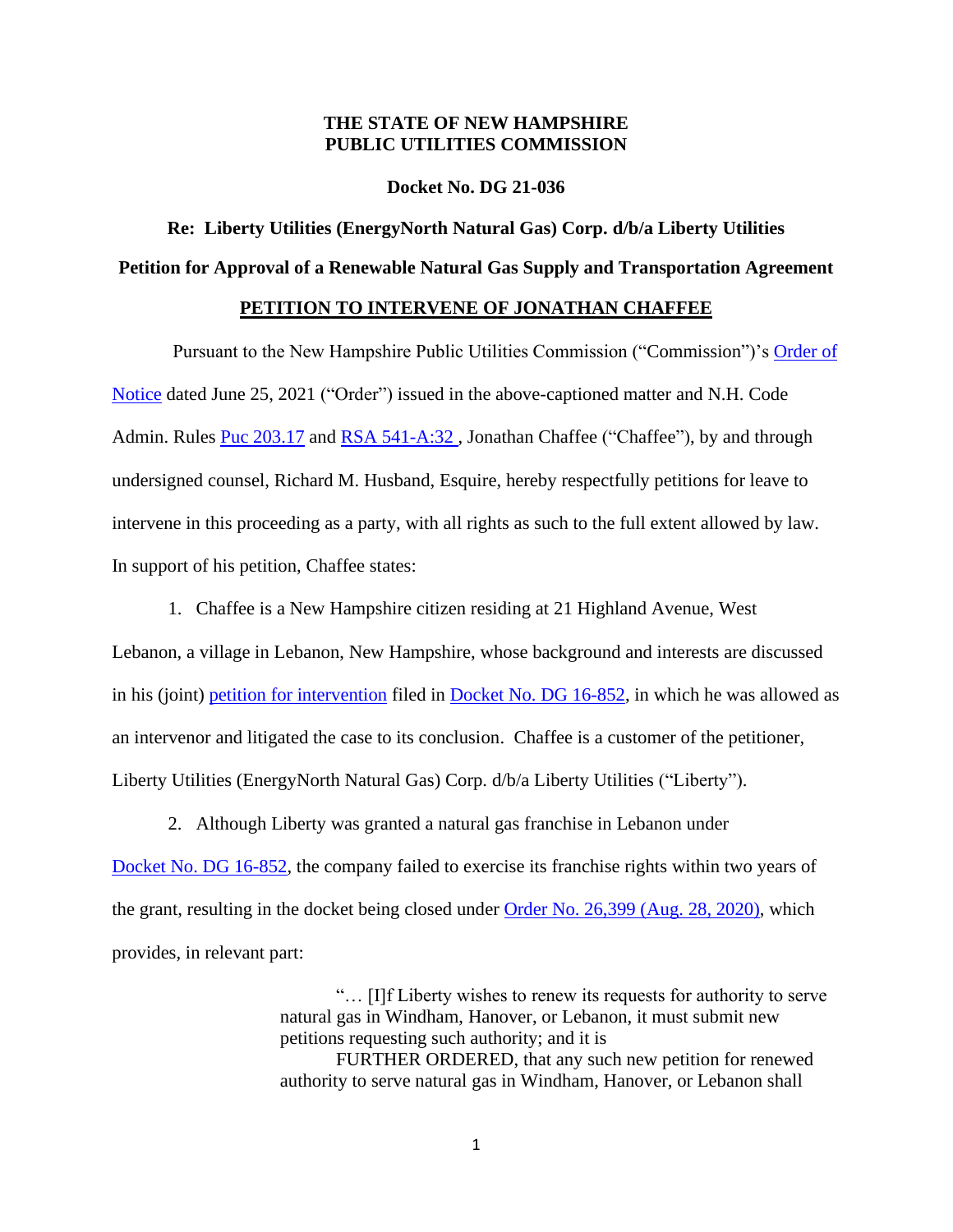include a report of its discussions with each municipality, as applicable, and new settlement agreements, if reached; and it is

FURTHER ORDERED, that Liberty support any such new petition for franchise authority in Windham, Hanover, or Lebanon with a business plan and demonstration of current customer interest in natural gas service …"

*Id*. at 3-4. The order's requirements were largely grounded in Staff's recommendations. *See id.*

3. In this new case, Liberty seeks Commission approval of a proposed 17–year renewable natural gas ("RNG") supply and transportation agreement, to provide RNG, *inter alia*, to one commercial customer located in West Lebanon. *See* [Order of Notice;](https://puc.nh.gov/Regulatory/Docketbk/2021/21-036/ORDERS/21-036_2021-06-25_OON.PDF) [Direct Testimony of](https://puc.nh.gov/Regulatory/Docketbk/2021/21-036/INITIAL%20FILING%20-%20PETITION/21-036_2021-03-04_ENGI_TESTIMONY_CLARK_STEVENS.PDF)  [William J. Clark and Mark R. Stevens \(Mar. 4, 2021\)](https://puc.nh.gov/Regulatory/Docketbk/2021/21-036/INITIAL%20FILING%20-%20PETITION/21-036_2021-03-04_ENGI_TESTIMONY_CLARK_STEVENS.PDF) at 16, 20. Liberty's filing does not include a petition for the proposed new RNG franchise in Lebanon, business plan or other evidence of satisfaction of the requirements of [Order No. 26,399 \(Aug. 28, 2020\)](https://puc.nh.gov/Regulatory/Orders/2020Orders/26399g.pdf) for the consideration of the grant of any kind of natural gas franchise in Lebanon, be it RNG or otherwise.

4. Pursuant to [Puc 203.17,](https://puc.nh.gov/Regulatory/Rules/Puc200.pdf) "[t]he commission shall grant one or more petitions to intervene in accordance with the standards of R.S.A. 541-A:32 ..." *Id*. 2

5. Under [RSA 541-A:32, I\(b\) and \(c\),](http://www.gencourt.state.nh.us/rsa/html/LV/541-A/541-A-32.htm) a petition to intervene must be granted if the petitioner states facts demonstrating how his/her rights, duties, privileges, immunities or other substantial interests may be affected by the proceeding (or the petition otherwise qualifies under the law), and the interests of justice and orderly and prompt conduct of the proceedings would not be impaired by allowing intervention. Under  $\overline{RSA}$  541-A:32, II, the PUC may grant a petition to intervene "at any time, upon determining that such intervention would be in the interests of justice and would not impair the orderly conduct of the proceedings." *Id*.

6. Chaffee should be allowed to intervene in this case under either standard, minimally because he is a Liberty customer residing in the proposed franchise area, which alone establishes a sufficient interest for intervention. *See*, *e.g.*, [Order dated March 22, 2021](https://puc.nh.gov/Regulatory/Docketbk/2020/20-156/LETTERS-MEMOS-TARIFFS/20-156_2021-03-22_SEC_LTR_GRANTING_INTERVENTIONS.PDF) entered in

2